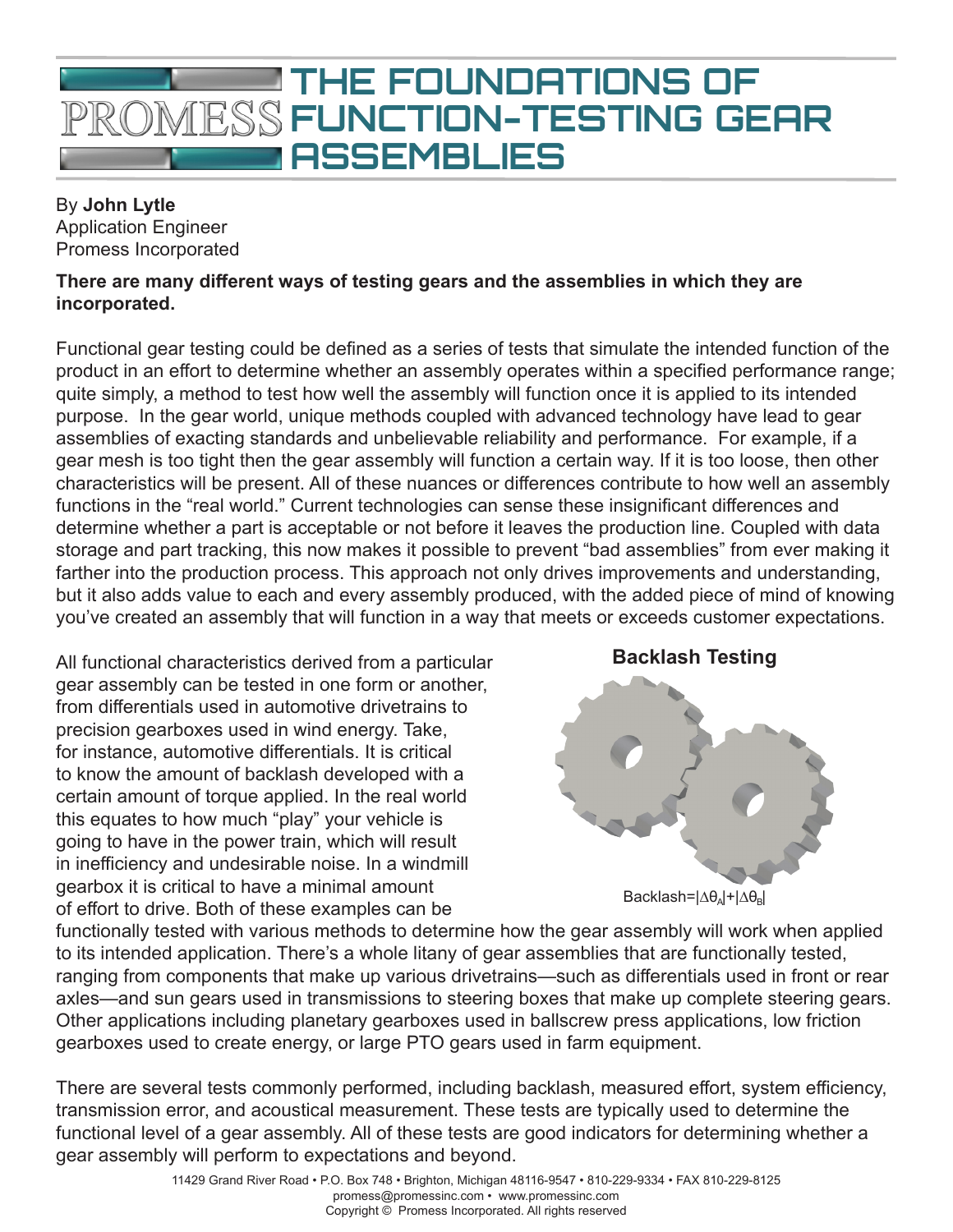Backlash testing can be separated into two methods: static and dynamic. In static testing the output (final driving gear) is held in a fixed position and torque is then applied in both directions to the input (driving gear). Position values are captured and then stored. The difference of the captured position values becomes the static backlash of one gear mesh point. This will then typically be done in several other locations, and this measured movement is considered static. During dynamic testing the gear assembly is rotated to incorporate all gear-tooth combinations. All position values are then captured, stored, and plotted in both directions. Each position value is then compared to the corresponding one in the other direction to find the largest significant difference, the smallest significant difference or potentially any other difference that is relevant to determine whether the assembly is functionally capable.

Measuring the amount of effort it takes to turn a gear assembly—also known as torque to turn—is another common test performed on gear assemblies. Methods may vary, but they typically consist of measuring the input, output, and the forward and/or reversing torque in some combination or another. Once captured and plotted these values are then used to determine if the assembly falls within a certain threshold. High, low, and average torques are typically also captured, and limits may be put around these values, as well as being used as locations on the gear assembly to perform additional static backlash tests.





Gear efficiency is another test that can help to determine if a gear assembly is functioning at an acceptable level. The efficiency of a gear assembly is calculated by measuring the torque required to drive the input (driving gear) against a resistive torque being applied to the output (final driven gear). This ratio is known as efficiency. Additionally, varying the resistive load applied to the output will also determine if the efficiency of a gear assembly is affected by the level of load it has to drive.

Acoustical measurements can range from measuring the noise in decibels as the gear assembly is being driven to sensing vibration generated while the gear assembly is rotating. Although it's not as commonly tested in the production environment, it's still a valid test to perform; after all, who wants to listen to a noisy gearbox?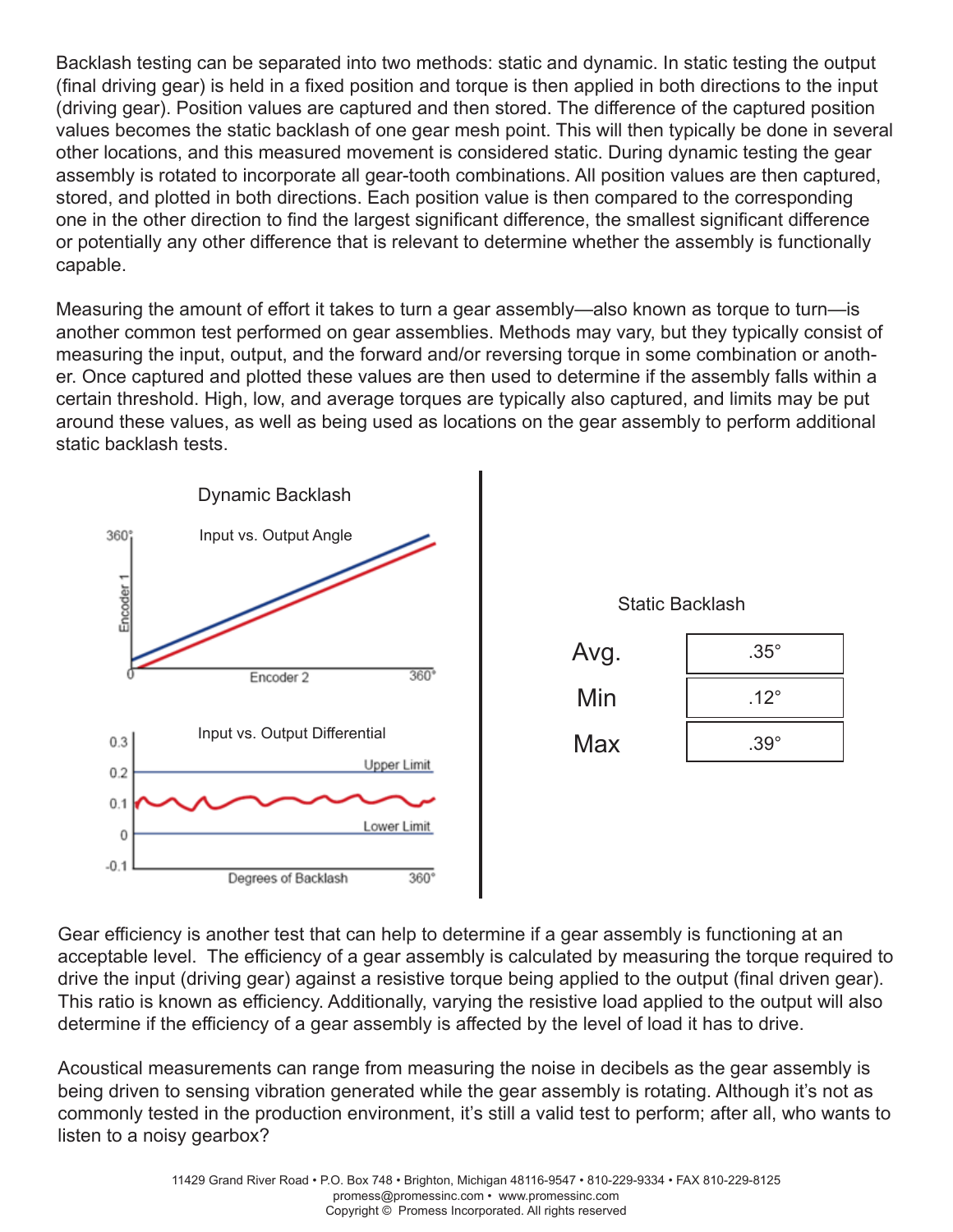The amount of error in one revolution of rotation in a gear assembly can be defined as transmission error, which is often tested in gear assemblies such as planetary gearboxes. Transmission error is typically induced into a gear assembly from variations in tooth dimensions, high torque, and wind-up. For example, if a gearbox has a one-to-one ratio from the input to the output, one revolution on the input should equal one revolution on the output, and 90 degrees on the input should be the same on the output. Any error generated during one revolution is considered transmission error. This is often tested to measurements as small as tenths of a degree, or just a few arc minutes.

Nm

Current technologies used to develop geartesting equipment have improved drastically over the past few years. Higher sampling rates for electronics and sensors built into smaller packages have allowed systems to 10.00 be developed and integrated with greater ease than in the past. Some of the current technologies used to perform these tests can range from various sensors fed into a PLC to complete closed-loop servo systems that control motion as well as take in multiple sensors. As with most things, though, you get what you pay for. Sensors to measure torque, displacement, vibration, and acoustic emissions are commonly used to test a gear assembly, and configurations can range from one to all being used in some 2.50 configuration or another. Some of the more sophisticated systems will create torque vs. angle graphs, while simple systems will only capture single points during the test.  $\,0\,$ Understanding the customer's needs and expectations are mandatory to successfully function testing a gear assembly.



**Torque-To-Turn Testing**

Sensors, electronics, and software are all key components used to make up a system. Sensors typically consist of high accuracy digital encoders for positional feedback, strain gauge based force sensors for torque measurements, and quartz based accelerometers for vibration, just to name a few. Sensors need to be able to accurately measure "on the fly," and oftentimes with high-speed duty cycles, which in turn translates into the need to use to highly sophisticated electronics. Electronics used in gear testing applications require the capability to take in more than one sensor and the ability for higher sampling rates. Another often overlooked and rather complex aspect of a test system can be the software. Software should be developed in a manner that is intuitive as well as flexible enough to make changing parameters and limits simple and easy to understand.

Many companies now offer turnkey solutions that incorporate everything required, including software, electronics, cables, and sensors. The result from increasing demand for turnkey solutions has cropped up into something of a niche industry.